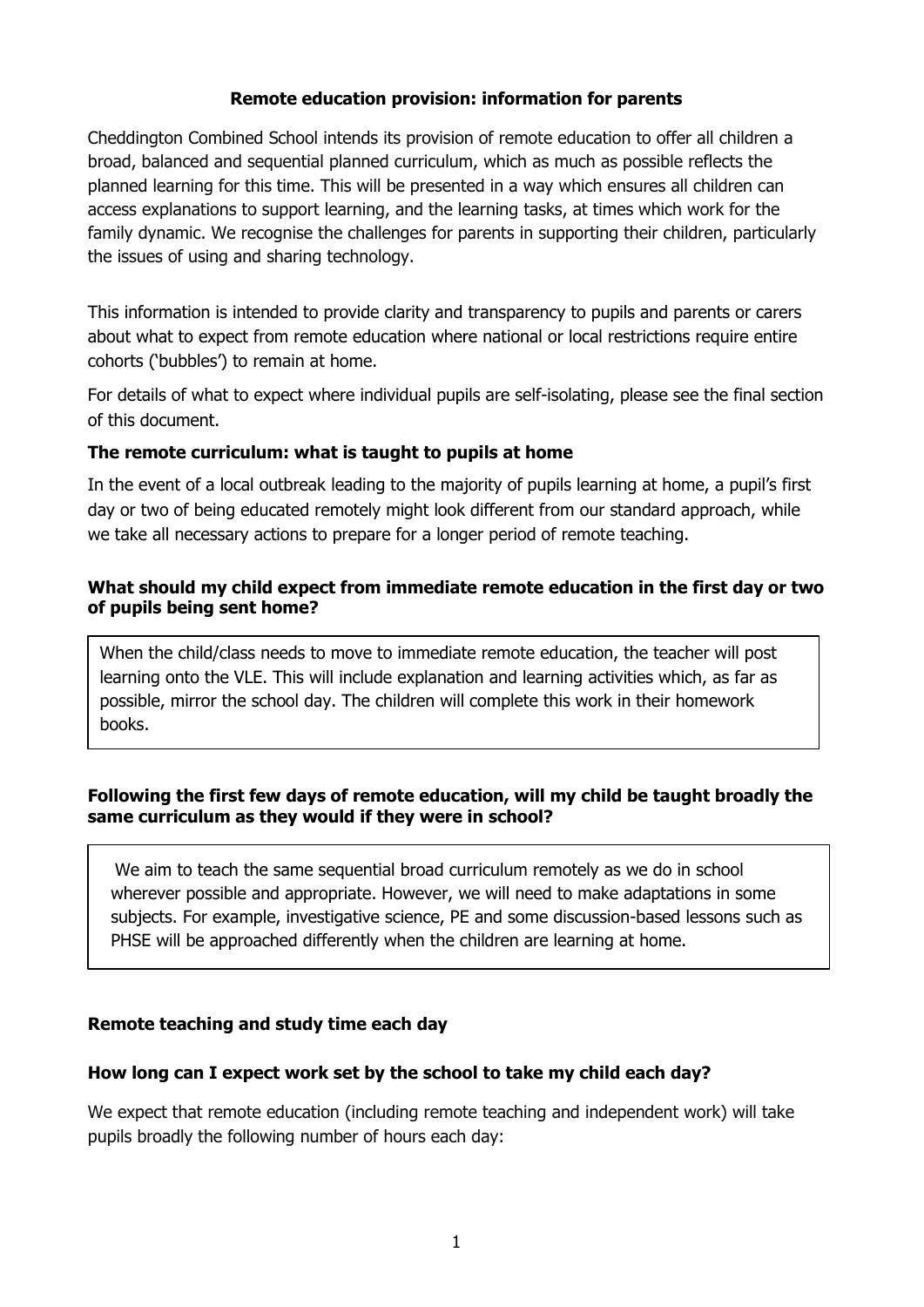| Key Stage 1 | Between three to four hours of set<br>learning |
|-------------|------------------------------------------------|
| Key Stage 2 | Between four and five hours of set<br>learning |

#### **Accessing remote education**

#### **How will my child access any online remote education you are providing?**

All work will be posted on the VLE possibly with audio and video explanations available as required. The children may well be directed to the learning platforms we use already, such as MyMaths, TTRockStars, Maths Seeds and Reading Eggs.

During periods of class remote education there will be short opportunities for the children to interact with their teacher and their peers via Google Classroom provided the staff are well enough to offer this.

#### **If my child does not have digital or online access at home, how will you support them to access remote education?**

Whilst we know that all children can access to the VLE, we recognise that some pupils may not have suitable online access at home. We are also aware from our Access to Technology Survey that the majority of our children have shared technology access. We take the following approaches to support those pupils to access remote education:

We minimise activities which require work to be printed as we are aware from our Access to Technology Survey analysis that some families do not have a printer.

We have a limited supply of technology which can be borrowed should the child not have digital access.

During a lockdown scenario:

We have year group boxes situated in the school reception area where the pupils can collect key materials in hard copy having contacted their teacher to request these.

Pupils can submit work to their teachers if they do not have online access by leaving it in these boxes.

### **How will my child be taught remotely?**

We use a combination of the following approaches to teach pupils remotely: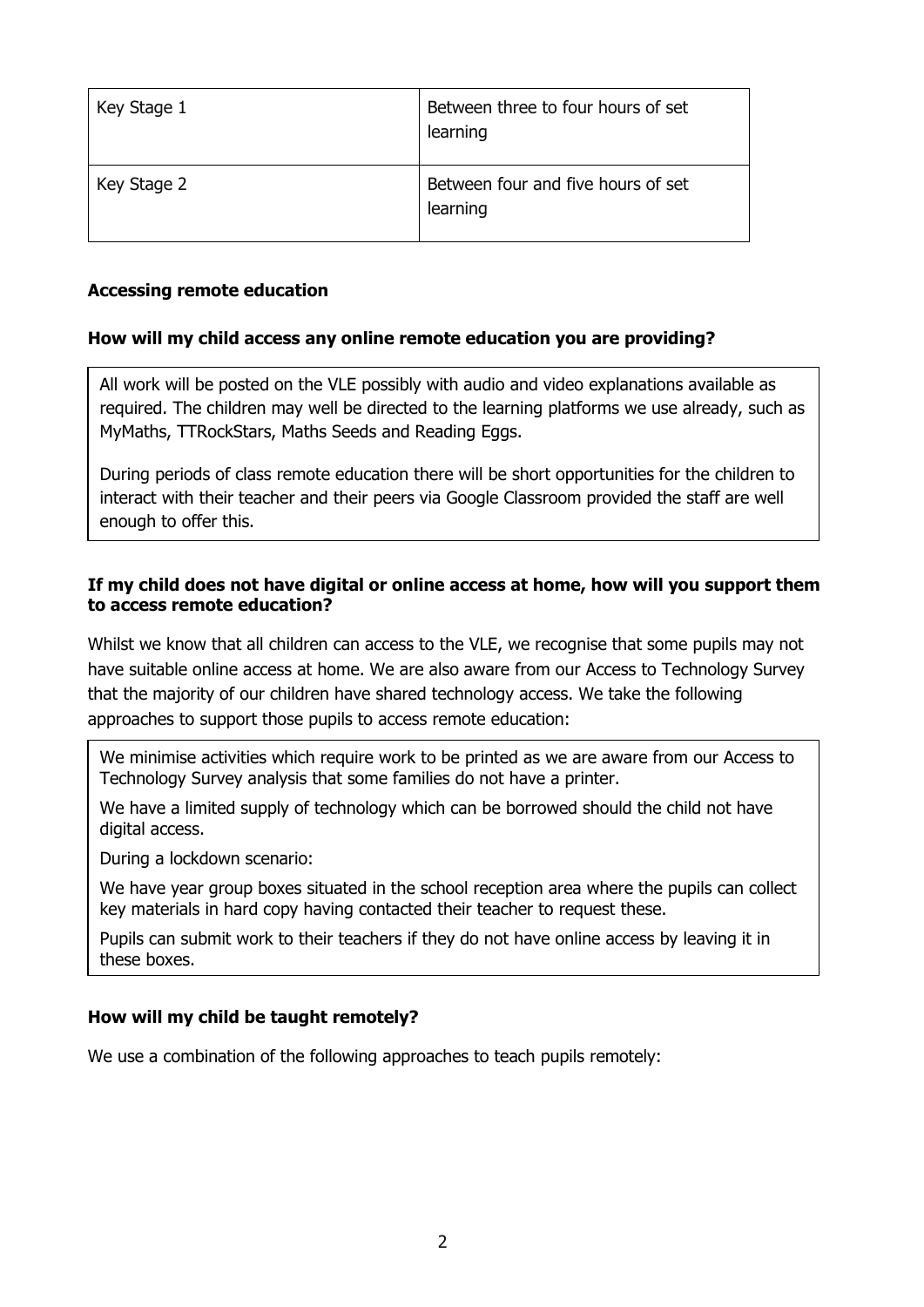We will use a range of approaches to teach pupils remotely. For example:

- materials uploaded onto the VLE for the children to access
- recorded teaching of video/audio recordings made by teachers to explain the learning
- printed paper packs produced by teachers when required
- reading books pupils have at home
- commercially available websites supporting the teaching of specific subjects or areas, including video clips or sequences
- in event of a national lockdown situation, the use of national virtual library, BBC provision and use of the Oak National Academy where these are relevant to our curriculum
- long-term project work and/or internet research activities where they form part of our usual taught curriculum

### **Engagement and feedback**

#### **What are your expectations for my child's engagement and the support that we as parents and carers should provide at home?**

All pupils are expected to engage with the learning activities provided. They should use the VLE message facility to ask any questions of their teacher to help their understanding; and make daily contact with their teacher to update them on how they are working.

The school expects that parents will support their child in their learning. For example: setting routines to support your child's education; enabling your child to have a sensible place to complete their learning; encouraging their independence and resilience; and enabling them to access the VLE and Google Classroom as required.

#### **How will you check whether my child is engaging with their work and how will I be informed if there are concerns?**

The teachers will check pupils' engagement with remote education by responding to their questions; checking that they have had contact on the VLE; and monitoring the uploaded or delivered work.

Where engagement is a concern, due to lack of contact and/or lack of work we will inform parents/carers. It is important that all children do engage with the learning activities so that their understanding and skills continue to develop.

When offered, Google Classroom allows for a pastoral remote link to help check engagement.

In the event of a national lockdown, the Head Teacher and SENDCo will regularly contact parents of those vulnerable and SEN children not able to attend on site to check engagement and if any further support is needed.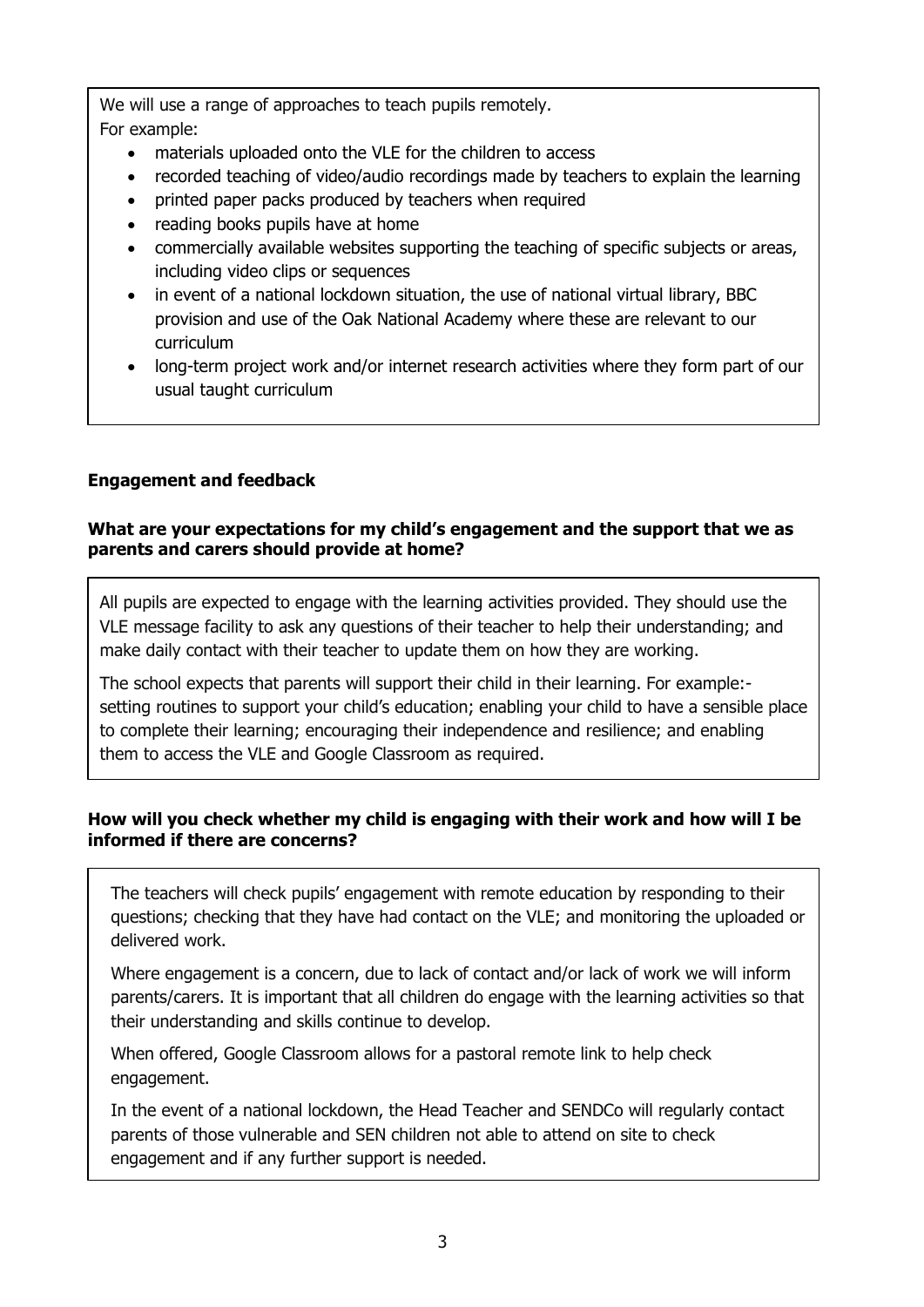# **How will you assess my child's work and progress?**

Feedback can take many forms and may not always mean extensive written comments for individual children. For example, whole-class feedback or quizzes marked automatically via digital platforms are also valid and effective methods, amongst many others. Our approach to feeding back on pupil work is as follows:

- Two pieces of work for specific assessment are requested weekly and are to be posted to the VLE or handed in in hard copy via the boxes in the entrance hall.
- For this assessed work, whole class feedback will be given weekly which will share best practice and ideas for development. Individual feedback will be offered where needed.
- Teachers will respond to individual children in a timely manner to questions raised on the VI<sub>F</sub>
- The use of on-line assessment opportunities such as MyMaths and Deepening Understanding may be used as appropriate to the learning.

# **Additional support for pupils with particular needs**

## **How will you work with me to help my child who needs additional support from adults at home to access remote education?**

We recognise that some pupils, for example some pupils with special educational needs and disabilities (SEND), may not be able to access remote education without support from adults at home. We acknowledge the difficulties this may place on families, and we will work with parents and carers to support those pupils in the following ways:

- In the event of a national lockdown, all SEN and vulnerable children will be invited to attend on-site.
- Those families who choose for their child to remain at home will be contacted regularly by phone by the SENDCo, who will send home appropriate resources if required to support the child at home.
- If a class 'bubble' with significant SEN need is required to self-isolate then additional provision would be considered to support the specific need.
- Whilst all our year groups have access to the VLE, for our younger children activities will be planned to develop independence, and so try to minimise the need for parental involvement where possible once the initial information has been given.

# **Remote education for self-isolating pupils**

Where individual pupils need to self-isolate but the majority of their peer group remains in school, how remote education is provided will likely differ from the approach for whole groups. This is due to the challenges of teaching pupils both at home and in school.